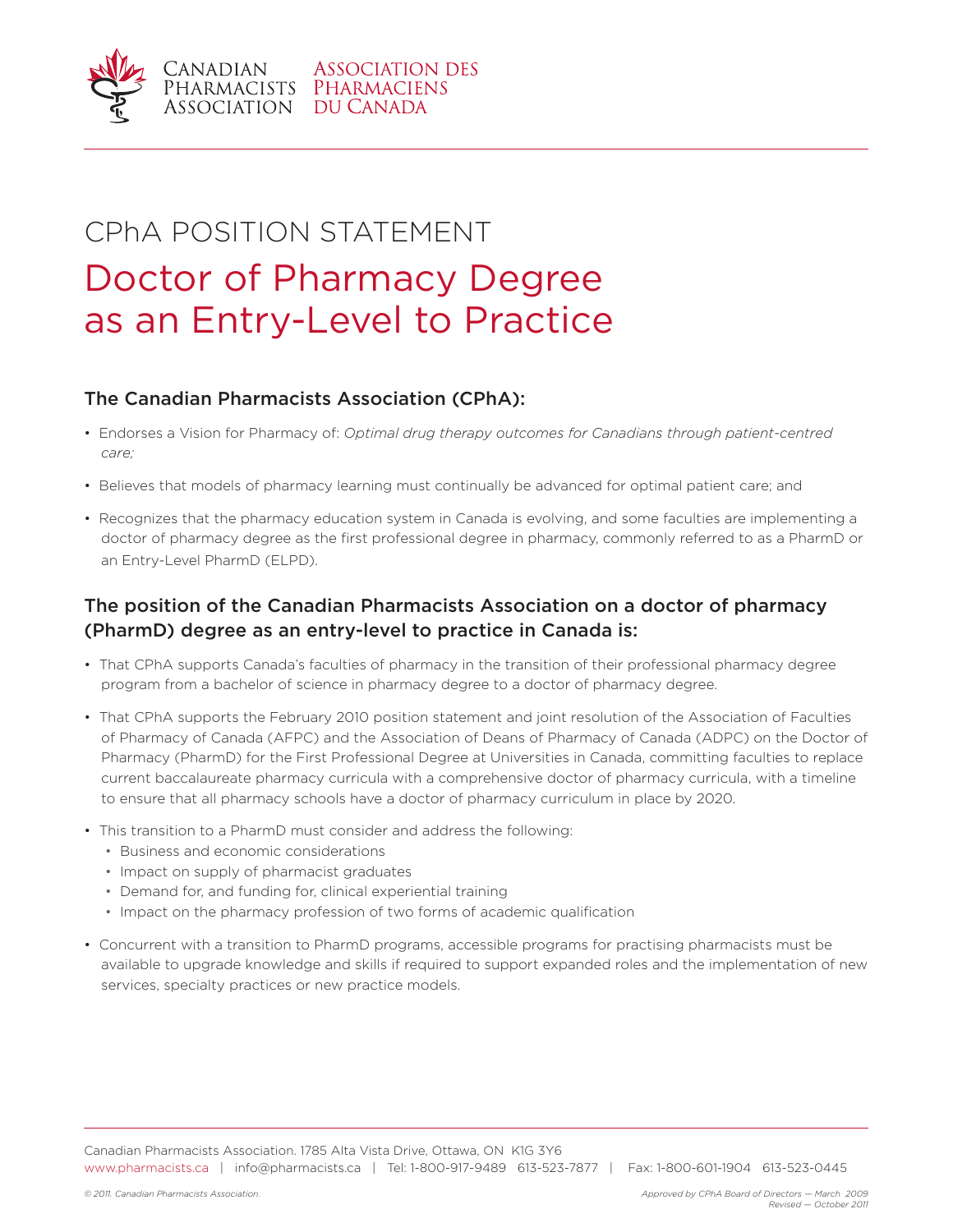

# Background

The current minimum educational standard for pharmacy practice in Canada is a professional baccalaureate degree (Bachelor of Science) in pharmacy (BScPharm). The professional program itself is comprised of four years of undergraduate pharmacy education, plus a minimum prerequisite of one additional year of undergraduate pre-pharmacy education. The curricula for this professional baccalaureate degree must meet the accreditation standards of the Canadian Council for Accreditation of Pharmacy Programs (CCAPP). Since the early 1990's, the University of Toronto and the University of British Columbia have offered post-baccalaureate, second professional degree programs in pharmacy, often referred to as a post-graduate PharmD.

The PharmD, as the first professional degree, generally consists of two years of pre-pharmacy undergraduate education and four years of pharmacy education. This allows the PharmD program to provide greater emphasis on experiential learning in the clinical section than the current BScPharm program. The PharmD curriculum also requires more structured clinical experiences in the earlier years of the professional program. CCAPP released draft accreditation standards for the first professional degree in pharmacy program awarded as the doctor of pharmacy (FPDPD) degree in 2007.

To more closely align the care that pharmacists provide with the needs of the Canadian health system, the profession has committed pharmacists to an enhanced role with a greater focus on patient outcomes. The changes in the legislation and regulations governing pharmacy practice that are occurring in most jurisdictions illustrate the progression of this evolution. These changes include scope of practice changes granting pharmacists more authority to prescribe and monitor drug therapy, and regulation of pharmacy technicians who will assume some of the drug distribution tasks previously performed by pharmacists. Some provinces are reimbursing pharmacists for medication therapy management services, and pharmacists are being hired to work on family health teams.

This evolution of the pharmacist's role in the delivery of health care will require corresponding augmentations to the pharmacists' skills and knowledge. To ensure that pharmacists can practise competently and safely in enhanced roles, pharmacy program curricula will also need to evolve. Specifically, professional leaders and organizations have called for the education of pharmacy students to include: more interprofessional experiences; more training in communications, management, and leadership; more clinical practice in primary care and hospital settings; additional skills in the documentation of care (especially using electronic health records); greater development of skills relating to prescribing and monitoring of outcomes; and more training in chronic disease management through drug therapy. Increased practical exposure to expanded or innovative pharmacy roles, through a greater variety of quality experiential training opportunities, is seen as a key curriculum enhancement.

However, there is a limit to how much the four year professional undergraduate program can expand to accommodate additional skills and training development. The contemporary training of pharmacists still requires significant foundation studies in the biomedical and pharmaceutical sciences in the core curriculum. Many pharmacy schools in Canada are therefore developing strategic plans that will likely result in major changes to their pharmacy program, including more substantive admission requirements and enhancements to the professional program itself. Such an expanded program for pharmacy would qualify for the PharmD as the first professional degree.

Canadian Pharmacists Association. 1785 Alta Vista Drive, Ottawa, ON K1G 3Y6 www.pharmacists.ca | info@pharmacists.ca | Tel: 1-800-917-9489 613-523-7877 | Fax: 1-800-601-1904 613-523-0445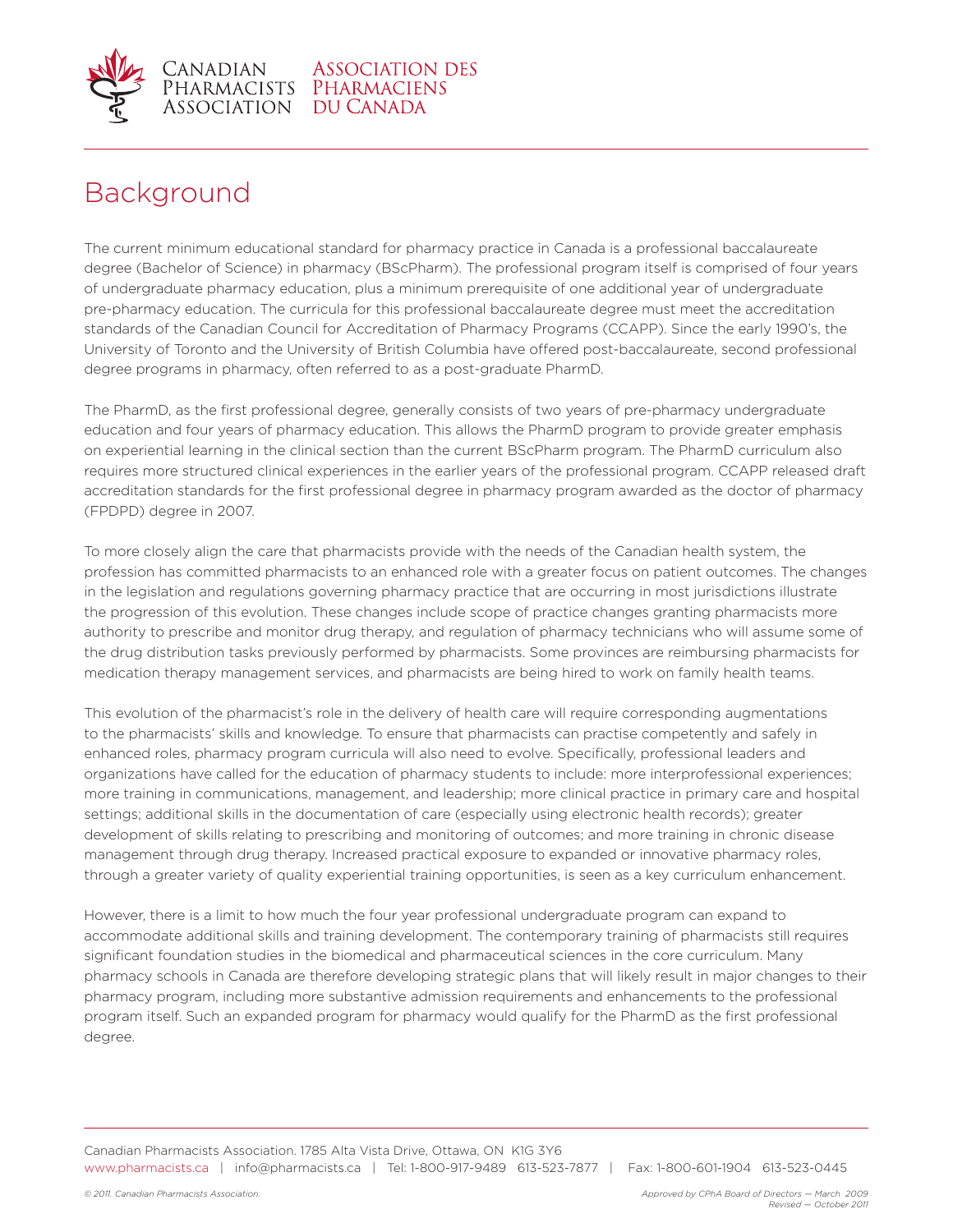

The Canadian Pharmacists Association has a strategic goal to "advance the role of the pharmacist". CPhA has led two key research and consultative change management initiatives falling under this strategic goal; both have identified a need for curricular change in order to advance pharmacy practice to achieve the Vision for Pharmacy:

• The Blueprint for Pharmacy is a collaborative pan-Canadian initiative for managing the changes required to strategically align pharmacy practice with the health care needs of Canadians. It is supported by all national and provincial pharmacy organizations, faculties of pharmacy and major pharmacy chains. The Blueprint is based on a common Vision for Pharmacy that describes a landscape where pharmacists and pharmacy technicians practise to the full extent of their skills and knowledge to achieve "optimal drug therapy outcomes for Canadians through patient-centred care". A detailed implementation plan outlines the strategy to achieve the Vision.

The Blueprint for Pharmacy: The Vision for Pharmacy<sup>1</sup> recognizes the importance of changes within education and Continuing Professional Development (CPD). It states that future education needs to emphasize foundational skills (such as communications, clinical decision-making, physical assessment, informatics, confidence building and research) and incorporate management, leadership, advocacy, and change management skills. Two of the specific key actions described in the *Blueprint for Pharmacy Implementation Plan*2 are:

- Ensure that core pharmacy curricula address the knowledge, skills, and value required for future pharmacy practice to ensure new graduates are prepared to develop and practice in emerging roles.
- Increase the accessibility, quality, quantity and variety of experiential learning opportunities to prepare pharmacy professionals, including students, to practise in expanded and innovative roles.
- The *Moving Forward: Pharmacy Human Resources for the Future*3 initiative was launched in the fall of 2005, and was funded in part by the Government of Canada's Foreign Credential Recognition program. Its aim was to investigate the factors contributing to pharmacy human resources challenges in Canada, and to provide a foundation of research to support a series of specific recommendations and strategies to help ensure a strong pharmacy workforce prepared to meet the future health care needs of Canadians. The Moving Forward final report contains 36 evidence-based recommendations, grouped into five separate themes. Two specific recommendations from the report are that curricula be revised to include greater experiential training, and that revised curricula with greater experiential training will qualify for the PharmD as the first professional degree designation:
	- #14. Review the knowledge base, abilities, values, interprofessional skills and clinical experience that will be required of pharmacists to practise in expanded and innovative roles, and develop university pharmacy curricula to ensure that future graduates will be competent to practise in these emerging roles.
	- #15. Ensure that pharmacy graduates of Canadian universities receive a credential that appropriately reflects the expected greater academic rigour of restructured curricula for the first professional degree in pharmacy.

PharmD degree programs, as the first professional degree, already exist in Canada. The Université de Montréal enrolled its first class of PharmD students in September 2007; this class graduated in the fall of 2011. In September 2011, Université Laval admitted its first class of students to its entry-level PharmD program and the University of Toronto introduced a Combined Bachelor of Science in Pharmacy-Doctor of Pharmacy Program for selected students entering their fourth year of the BSc Pharmacy program. Many of the other seven faculties of pharmacy are at varying stages of assessing and implementing PharmD programs.

Canadian Pharmacists Association. 1785 Alta Vista Drive, Ottawa, ON K1G 3Y6 www.pharmacists.ca | info@pharmacists.ca | Tel: 1-800-917-9489 613-523-7877 | Fax: 1-800-601-1904 613-523-0445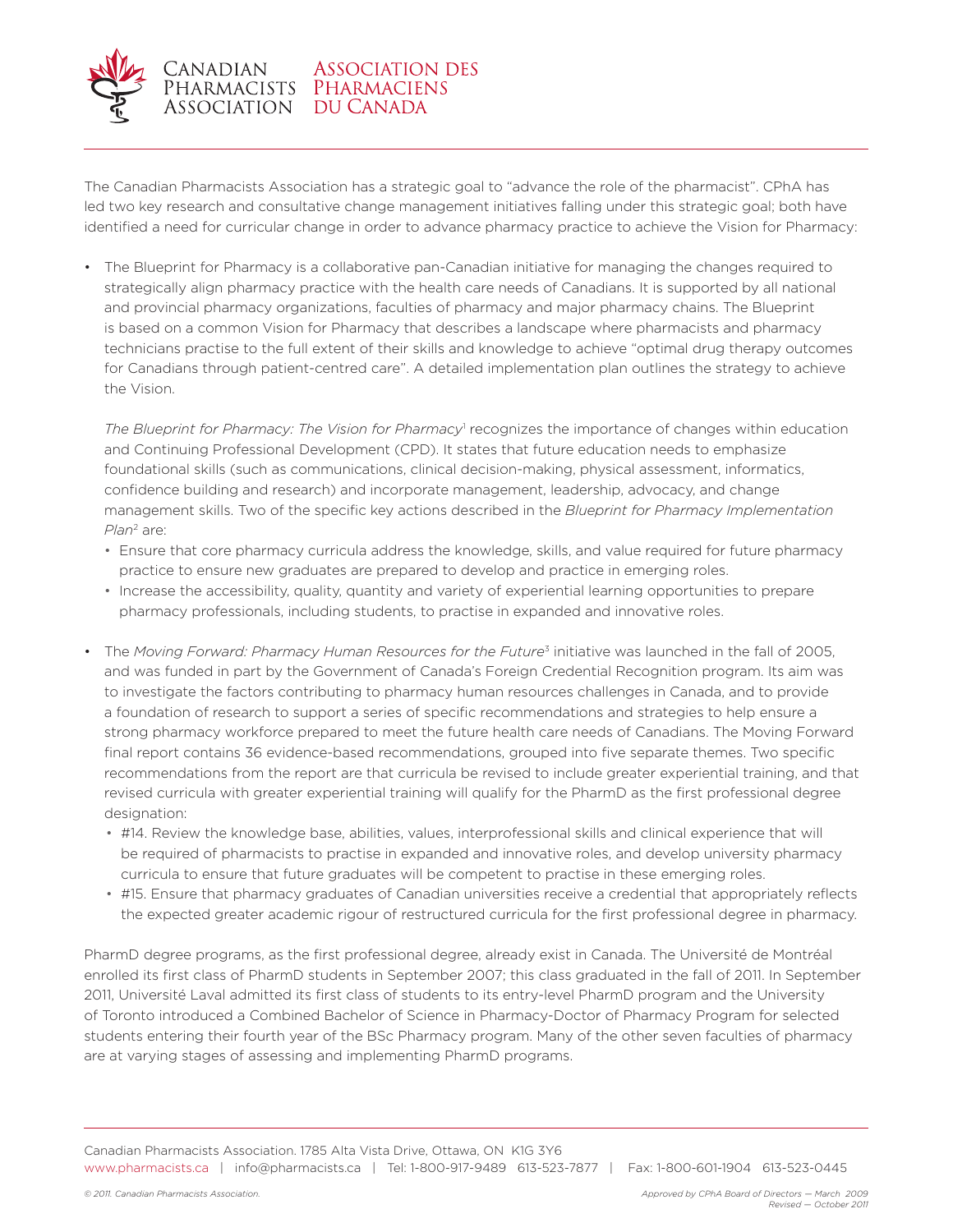

### Canadian Association I<br>Pharmacists Pharmaciens **ASSOCIATION DES** ASSOCIATION DU CANADA

In February 2010, the Association of Faculties of Pharmacy of Canada (AFPC) and the Association of Deans of Pharmacy of Canada (ADPC), released a *Position Statement and Joint Resolution on the Doctor of Pharmacy (PharmD) for the First Professional Degree at Universities in Canada*4. This document recognized that the current structure of the programs in place at most pharmacy schools in Canada can no longer effectively accommodate the proposed added depth and breadth to curricular content knowledge in the pharmaceutical sciences nor provide graduates with the enhanced skills that the profession and the health care system will expect from pharmacists. Therefore AFPC and ADPC committed to replacing current baccalaureate pharmacy curricula with a comprehensive doctor of pharmacy curricula (of foundation knowledge in the biomedical and pharmaceutical sciences, practice skills training and extensive clinical experiences) for the first professional degree in pharmacy to ensure that graduates can enter practice to competently perform the enhanced patient care skills that will be expected of pharmacists. They resolved that the timeline for the transition from the baccalaureate to the doctor of pharmacy curriculum by pharmacy schools in Canada be determined by CCAPP in consultation with its member organizations and schools of pharmacy in Canada and that these parties should make significant effort to ensure that all pharmacy schools have a doctor of pharmacy curriculum in place by 2020.

The revised document, *Educational Outcomes for First Professional Degree Programs in Pharmacy in Canada*5, was approved by AFPC in June 2010. There is now one set of educational outcomes for all entry-to-practice pharmacy programs in Canada, regardless of the degree offered (Bachelor of Science in Pharmacy or PharmD). The revised educational outcomes are formatted with the overall goal of graduating Medication Therapy Experts. This requires graduates to integrate knowledge, skills and attitudes from seven educational outcomes which have been defined under the roles of: care provider, communicator, collaborator, manager, advocate, scholar, and professional. Emphasis is placed on the multiple roles of graduates through explicit statements within the appropriate educational outcomes.

To address the need for accessible programs for practising pharmacists to upgrade their knowledge and skills to support expanded roles, CPhA introduced the ADAPT patient care skills course (www.pharmacists.ca/adapt). ADAPT is an online, 76-hour, 19 CEU course to enhance skills in providing medication reviews, collaborating with health care providers, interviewing and assessing patients, making evidence-based clinical decisions, documenting care, and developing and implementing care plans. Development of ADAPT was funded in part by Health Canada, underwent extensive evaluation with a pilot course in 2010, and the first course was offered in August 2011.

In summary, the emergence of the PharmD, as the first professional degree, shows how universities are responding to recognized pharmacy education needs at the entry-to-practice level (in this case, increased experiential learning in a clinical setting). Such curricular change must reflect ongoing evolution in the delivery of health care and in entry-level practice requirements. CPhA supports the continuing review and modification of pharmacy curricula and continuing professional development programs to ensure that pharmacy students and practicing pharmacists continue to have the skills and knowledge they will need to practise at the level required by the health system.

Canadian Pharmacists Association. 1785 Alta Vista Drive, Ottawa, ON K1G 3Y6 www.pharmacists.ca | info@pharmacists.ca | Tel: 1-800-917-9489 613-523-7877 | Fax: 1-800-601-1904 613-523-0445